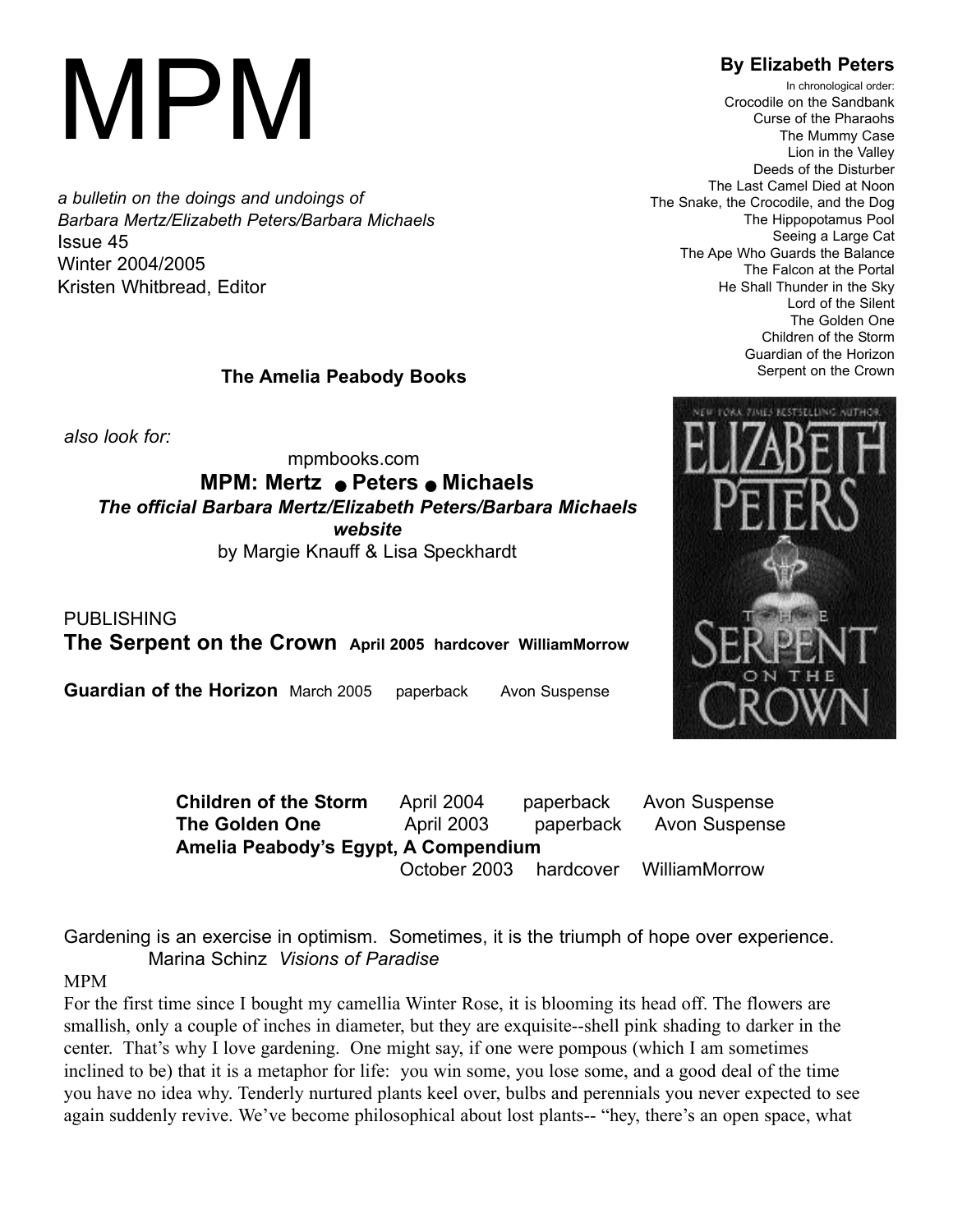can we put there?"--and there is nothing to compare with the thrill of seeing an unexpectedly resurrected flower. Last year we pitched many of our two-year old amaryllis bulbs into the compost heap. In August I spotted a blaze of scarlet and found one valiant plant in full bloom. There's another metaphor, I suppose.

And now for something completely different. In early November I returned the second and final set of revisions for the new Amelia Peabody, *The Serpent on the Crown*. We've already got a cover, which I think is smashing, and catalogue copy. Page proofs will be arriving in a few weeks. Pub date is late April. I hope you'll like it. I do, though by the time I had re-read the manuscript. for the tenth time I was getting a leetle bit tired of my own prose. Serpent takes place in the spring of l922, and of course we all know what happened in the autumn of that year, don't we? Carter's great discovery will be featured in the next book, which I have, in theory, begun.

It's been a busy summer and fall, with trips to Chicago and Denver and my usual last minute rush to get the manuscript in on time. In June I attended BEA (the booksellers' convention) in Chicago, which gave me an excuse to spend time with my daughter and her two daughters. We met up with Chuck Roberts (owner of one of the world's best used book stores) and his family, and with Ray Johnson of the OI and his partner Jay In September I gave a talk at the Denver Museum of Nature and Science, and was delighted to see so many friends and readers attend. My son and daughter-in-law and four grandchildren also attended, so I was able to show them off and show off for them. The exhibition, The Quest for Immortality, is one of the best I've ever seen and the museum did a marvellous job of displaying it. My extremely intelligent and well behaved grandkids enjoyed it, though I think the biggest thrill for them was getting VIP badges. They were bitterly disappointed when they had to give them back as we left. Old friends and travel experts Bill and Nancy Petty arranged that for us, and presented two of the children with scraps of genuine mummy cloth. It pays to have friends in high places!

The next months will be spent working on revisions of *Red Land, Black Land* and *Temples, Tombs and Hieroglyphs*, starting another book, and of course preparations for the holidays. The solarium is full of plants which Tim and Kristen brought in before our first hard freeze. The house is full of eccentric cats, whose demands keep us busy opening and closing doors, putting food dishes in designated (by the cats) places, and refereeing spats over territory. I lost one dear old lady last year, but have three new ones. Tessa is an Abyssinian who considers the upstairs her personal turf and howls like a tiger if someone intrudes. Smoke, aka Squeaker, is a dark gray Maine Coon, who is also known as the Ghost Cat, since most people only get glimpses of her as she passes rapidly through various rooms. She's quite gorgeous and a blooming nuisance, since her long coat is in constant need of grooming. Tim is the only one who can catch her (she hasn't figured out that his arms are longer than mine or Kristen's) and it takes both Tim and Kristen, and sometimes me, to comb out her tangles. The third newcomer is Bad Boy Joe, who lives up to his name. He's a Maine Coon, black except for a tuxedo front of white and four white paws and long, dead white eyebrows and whiskers. He has the classic Maine Coon vocabulary, a very loud voice, and an attitude. Naturally I adore him, though he treats me with disdain and swears if his demands are not instantly complied with. I still have Emerson, who does not live up to his name; he is big and gorgeous, but very timid, with a high-pitched voice. There is also Nefret, the Siamese (the house bully) and Ellery, tailless, deaf and aging, and Sethos, shorthaired, all black except for a white locket, who considers the entire out of doors his turf. The unfortunate dog is at the mercy of all of them. Lucky is a good old boy though, a real homebody. I keep telling people he is a good watchdog, but I have to admit he barks indiscriminately at family and strangers, and fawns on everyone.

Several readers have asked about the cat population, hence this rather long discourse. I must stop now. Tessa has ventured downstairs and is sitting on top of the computer, and I had better see what she wants before she lands on the keyboard. She's quite fat for an Abyssinian. Carbora I wish you all the happiest of holidays, and temporary amnesia from the many sorrows of the suffering world. May the new year bring better news.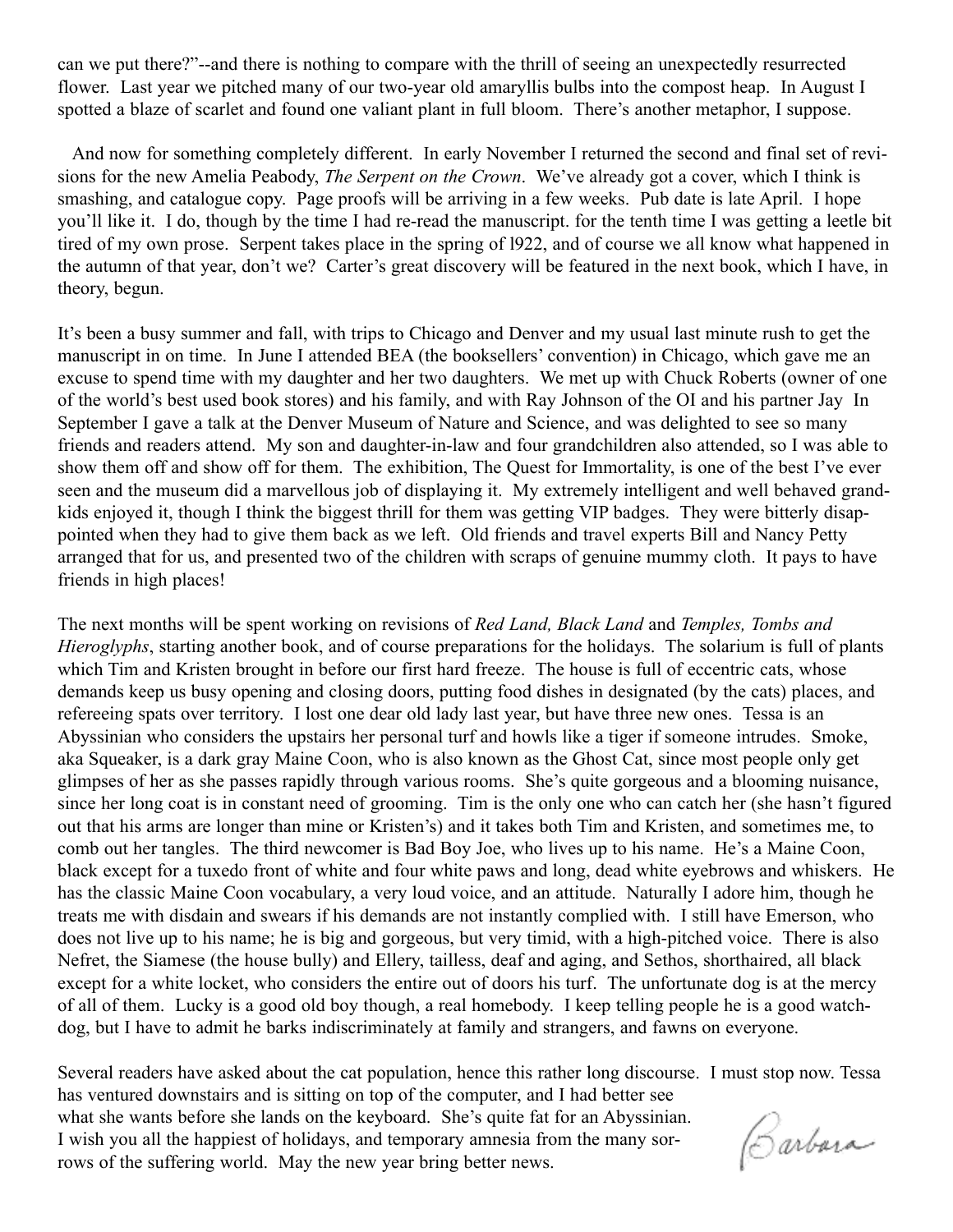A bit of biographic information to clip and append to your copy of the compendium -- Jeff Gardner, whose aunt Esther taught in Miss Whiteside's Luxor boarding school for girls in Egypt during the early 1920's, shared with us the following excerpt from his aunt's unpublished autobiography. (Miss Ida Whiteside, a contemporary of Amelia's, has been mentioned in several of her most recent journals.)

Miss Whiteside, the principal, was a very fair little lady, graduate of Vassar College and professor of astronomy at Wellesley College, where she distinguished herself by discovering a star unknown until that time. The teachers and girls loved her dearly. She had a little rockingchair, which had belonged to her grandmother, in her office. She would sit and rock and rock, and laugh and laugh as parents tried to beat her down on the price of school tuitions. They too liked her. Once a week she would go calling with one of the Egyptian teachers or us, on the families of pupils who lived in town. On Sundays she would take a teacher or two, and five or six of the older pupils, get a rickety carriage or two drawn by a couple of bony horses, and drive out to nearby villages and preach to the women and girls who would soon gather around her to hear her words of comfort and salvation and marvel at her very fair skin and golden hair. Whenever there was a "mourning" she and her teachers were always there to "cool their hot heart" with the Word of God. There are hundreds of girls



today, leaders of the church, who learned to know and love her Lord and to follow Him.

*Andrea Stryker-Rodda, the assistant music director of the New York Gilbert and Sullivan Players, writes:* In the second act of *H.M.S. Pinafore*, Captain Corcoran horrifies everyone by swearing. Sir Joseph's Cousin Hebe and the chorus have a number of bars of music in which they're exclaiming about it. In the NYGASP production, this is staged so that Cousin Hebe fends off the Captain, who is trying to get to Sir Joseph to explain his outbreak, and backs him across the stage, using her parasol. One night at rehearsal last December I referred to this stage business as "the Amelia Peabody bit," to the startled and delighted laughter of more than half the Company. The name has stuck and has entered Company lore.

What makes it a bit extra special is that...NYGASP is a professional company; while there is a core of people who work with us repeatedly season after season, there is also a constant inflow and outflow, especially of the younger chorus people, drawn from the large pool of professional talent in New York. ...In contexts like this, people don't necessarily have the time to get around to sharing things like favorite authors. We were all startled by how many of us are Amelia fans.... We've taken the show out with replacement personnel several times since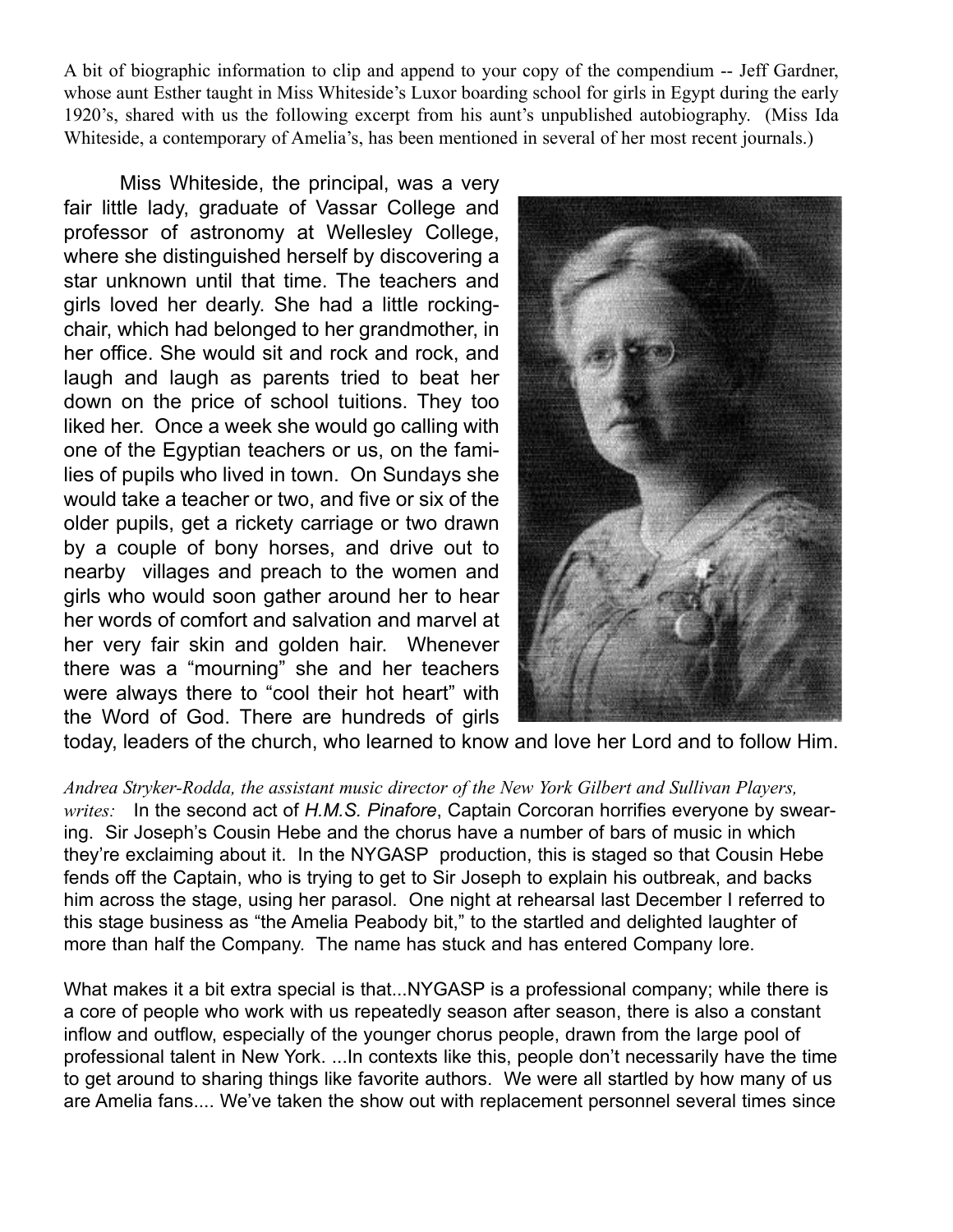then--most recently as professional guest artists to the International G&S Festival in Buxton, England--and the name of "the Amelia Peabody bit" continues to unmask fellow devotees.

MPM As you must have guessed, I, like Amelia, am a G.S. fan...I still know all the words to the sentry's song in *Iolanthe*! And a few other equally obscure ditties. It's nice to know that "the A.P. bit" is so popular. I can't think of a better tribute either!

Terry Goodspeed commented on the following which he discovered in The Mammoth Book of Eyewitness Ancient Egypt:

> Tetisheri. Tetisheri was the Queen of Senakhtenre Tao I, mother of Sekenenre Tao II, grandmother of Ahmose I. Her hidden tomb at Dra Abu el Naga on the west bank at Luxor was found by Radcliffe Emerson in 1900.

What, no mention of Amelia Peabody Emerson?!

KDW Our sentiments exactly - ah well, trust a male editor to overlook the woman behind the success. Talk about one's characters taking on a life of their own. (At least now we know what that infamous international art criminal "cousin" John has been up to in the interim. He not only stole the **entire** Tetisheri cache from the Cairo Museum - he also stole all the excavation reports, and all memory and knowledge of Tetisheri's tomb...he's good...he's *really* good.) Our copies of the book are on order.

In the New Year, may your hand ever be stretched out in friendship and never in want. *Irish Blessing*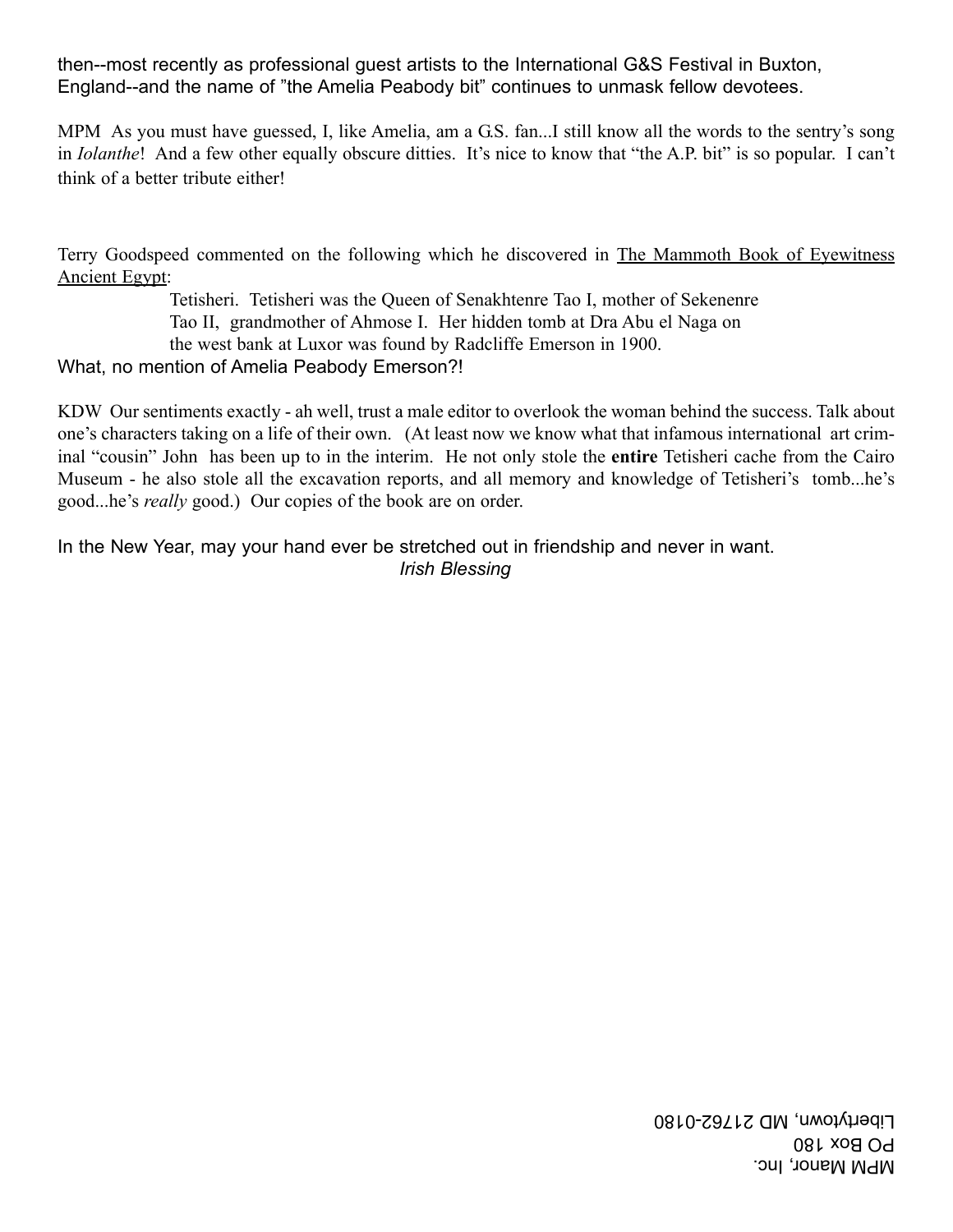## **Dust if you must, but there's not much time, with rivers to swim and mountains to climb, music to sing and books to read, friends to cherish and life to lead.**

# *Anonymous*

This perfect quote comes to us courtesy of Tricia White - if you happen to recognize its author, we'd love to hear from you.

From Charles Turnipseed: There has been much talk among fans of the books about the possibility of bringing the Emersons to the screen. Given the number of characters and the complexity of the stories, you can't edit a book down to the two hours allowed for a feature film. You already knew that. The second problem I see is the fact that unless the film appeals to a foreign market or to imbecilic teenagers, it has to have major stars. Your characters need to be played by lesser known actors so that they are seen not the actors (and no, I'm not going to make casting suggestions). In my opinion, there is only one way that this can be done. It would have to be done as a PBS MYSTERY series. Each book can be broken up into two or three 90 minute episodes with perhaps two books filmed each year. It could run for years.

From Kelsey Schwichtenberg: I was thinking if they can put the *Lord of the Rings* and *Harry Potter* on the big screen successfully...why couldn't they put Amelia and her clan on it?...or what if they were to make *The Crocodile on the Sandbank* into one of those BBC specials?

KDW: We've been getting quite a few of these suggestions of late, and we agree that done **properly** (ex. *Lord of the Rings*, and *Upstairs, Downstairs*) Amelia Peabody and family would be wonderful to experience on the big screen. For years the BBC owned an option on the Amelia Peabody series but they never did anything with it, and then they finally dropped it (we don't know why; they just did). However, MPM has no control over whether a director/producer/writer takes an interest and then purchases an option - so until that happens the books stay books!

From Charles Turnipseed: I would like to learn more about...the gardens of the ancients. I love gardens, I love dirt, and I'm much better with plant's names than with people's. As a fellow garden enthusiast, I thought you might be able to recommend books on the subject or a source that could do so.

KDW: An Ancient Egyptian Herbal by Lise Manniche, University of Texas Press, 1989. Pharaoh's Flowers: The Botanical Treasures of Tutankhamun by F. Nigel Hepper, Royal Botanic Gardens, Kew 1990.

Joan DeFato? -- surely you have some suggestions! (nothing quite like being directly addressed as a possible source of information in the newsletter, eh?)